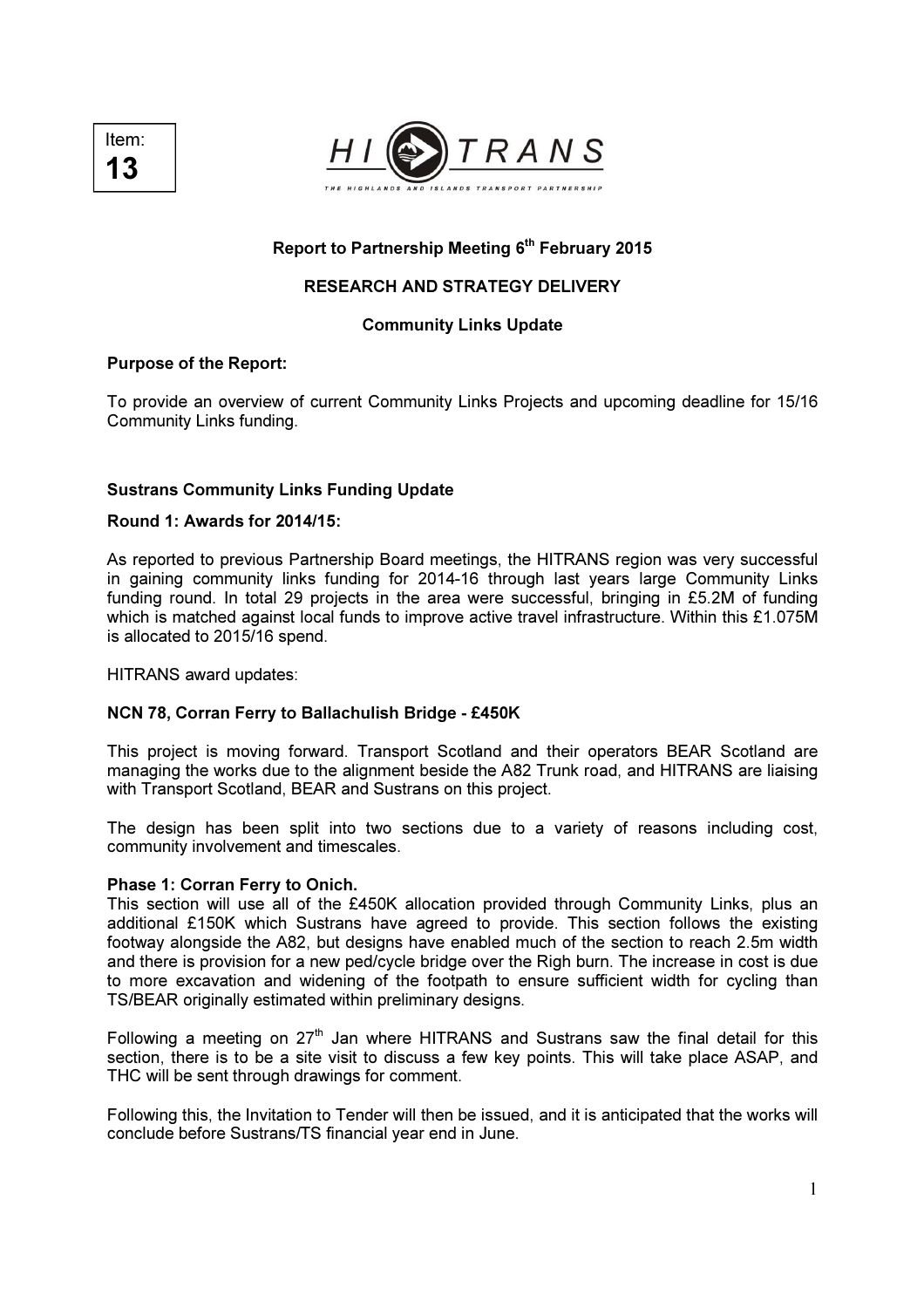## Phase 2: Onich to Ballachulish Bridge.

Transport Scotland (TS) received communications from the Nether Lochaber Community Council that they did not want this element of the cycle route to go alongside the A82. Instead the community proposed a coastal option. This had the potential to take cyclists away from the trunk road, and was not identified as an option during an earlier TS feasibility during 2009.

HITRANS saw it as appropriate to consider if this was a suitable option, taking on board the significant engineering works on other aspects of the NCN78. The suggestion to take forward the feasibility was taken to the NCN 78 Steering group, and HITRANS commissioned AECOM to carry out this work. AECOM attended a site visit with their cycling and coastal engineers during October, along with members of the community council and local councillors. HITRANS received the finalised feasibility study in January 2015. This highlighted that:



- The route did not provide an alternative to the narrow section through the main aspect of the community
- It involved 3 additional crossings over the A82 trunk road
- The route would be 1.3km longer than the 'on road' alignment, and was classed as 'not direct' for utility trips
- There would be discussions with landowners and a SSI to consider
- Aspects of the route would require flood defences and ongoing maintenance.
- Section A and C only, not including any land purchase, design or traffic management (which is expected to be large cost) is expected to cost around £937,174.

Following the meeting between TS, BEAR, Sustrans and HITRANS on the  $27<sup>th</sup>$  Jan, detailed design and cost estimates for the Onich to Ballachulish section were outlined, which provides a comparison from the feasibility. HITRANS would like to highlight the following:

- The 'on road' alignment from Onich to Ballachulish is expected to cost around £400k including traffic management. This cost may rise slightly if a separation strip is placed along the whole route.
- The route would have sections through the community where the path would be 1.5m wide due to constraints between private properties and the A82 trunk road.
- The route would have more continuity for the cyclist, and would have good sightlines for cyclists and pedestrians to make way for each other on narrow sections.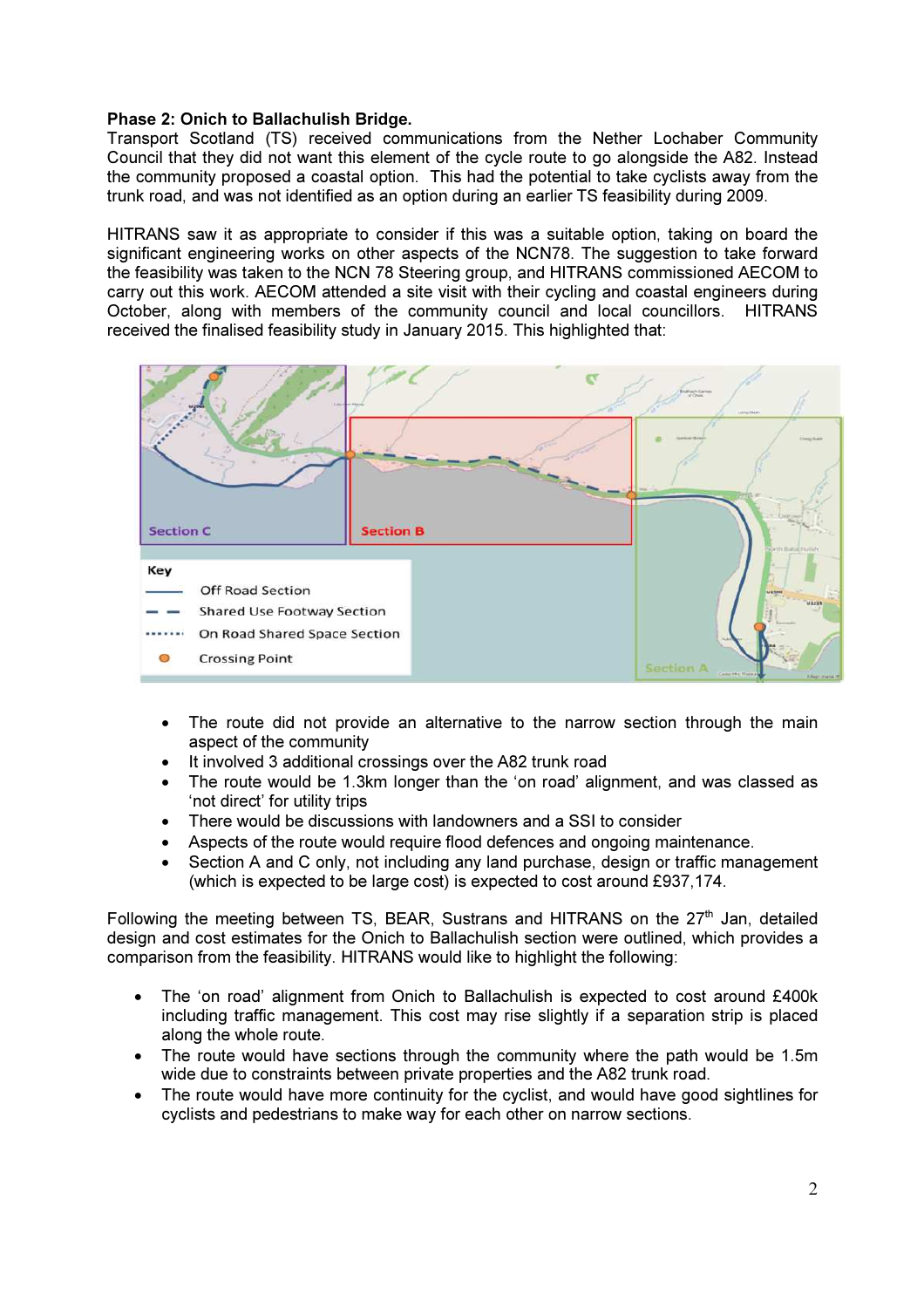Following the comparison between the feasibility and the TS/BEAR design HITRANS feels that the 'on route' alignment would be safer for cyclists in terms of continuity of route type, with less crossings, and offer a more direct route for utility and every day journeys in the local community.

Future actions for this project:

- HITRANS may have to apply for a 2015/16 Community Link grant for the next section of the cycle route.
- The Active Travel Officer will attend the site meeting to look over detail with TS/BEAR/Sustrans.
- The Active Travel Officer will contact elected members in the area to discuss the feasibility and TS/BEAR designs and attend other local forums as required including the next NCN 78 steering group meeting.

# HITRANS/HIE, Inverness Campus, North Bridge - £610K

HIE and HITRANS have agreed with Sustrans that this project will be split over 2014/15 and 2015/16 financial years. Initially HIE were to develop preliminary design during 2014/15 and look to negotiate any necessary land agreements with the landlord. The predominant spend in the project is anticipated for 2015/16. HITRANS have been liaising with HIE over the last year on the development of this project. Sustrans have recently requested a breakdown of anticipated spend for 2014/15.

### HITRANS/HIE Inverness Campus/South Bridge - £195K

This project has been granted an additional £55k towards the final design for the bridge improvements and links into the adjacent land. At present the tender documents are prepared, but there is a last minute negotiation between HIE and the landowner which is preventing the works from progressing. HIE hope to resolve this matter soon and have been liaising with THC and Sustrans regarding this. At present we are anticipating the project to be complete within Sustrans financial year end, June 2015.

### Community Links 2015/16

In addition to the £10M which was allocated in the last funding round for works during 2015/16, there is an additional £10M available for Community Links during 2015/16.

The fund is for one year only, and works must be complete within the 2015/16 financial year. The deadline is 13.00 on Friday  $13<sup>th</sup>$  February 2015.

The guidance documents and link to the application portal can be accessed online. The list of potential projects from the guidance is provided below:

### *1.4 What is eligible for funding?*

*We expect Smarter Choices to be an element of all your proposals. For those projects looking*  for significant investment we will look for a dedicated percentage of the project to have *behaviour change elements included.* 

 *Eligible Community Link projects can fit into one of three stages.* 

- *Pre-construction*
- *Construction*
- *Post construction*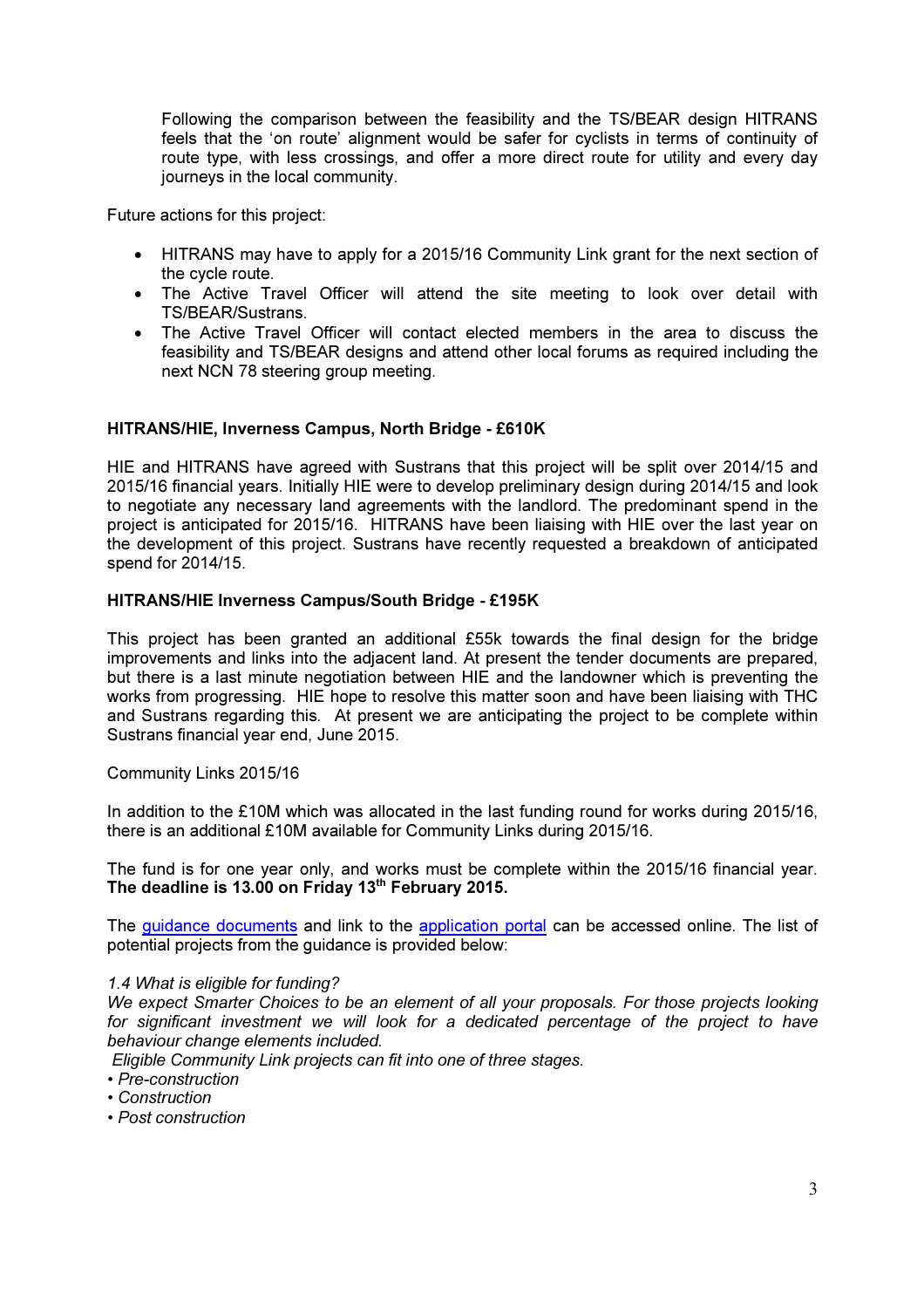*1.4.1 Pre-construction* 

*We will consider applications that progress a scheme to the point of construction for following years, such as:* 

- *Feasibility studies*
- *Cycling and Active Travel Strategies*
- *Cycling Network Strategies*
- *Community engagement to develop new projects*
- *Land negotiation and acquisition, planning process*
- *Design of the project including signage*
- *Baseline monitoring*

*1.4.2 Construction Funding for new or improved infrastructure: • Projects which result in routes of reasonable cycling or walking distances* 

- *Formalising desire lines*
- *Upgrading and repair of existing surfaces Route destination signage*
- *Replacement of steps with ramps*
- *Reduction of gradients which do not comply with the Equality Act 2010*
- *Addition of wheeling ramps to steps*
- *On road cycle provision*
- *Installation of flush kerbs*
- *Provision of TOUCAN and Zebra crossings as part of the network and junction improvements*
- *Provision of raised table crossings*
- *Provision of appropriate bridges*
- *Removal of access controls or improving access controls to comply with the Equality Act 2010*
- *Provision of lighting on active travel routes*
- *Cycle parking as part of a wider scheme*
- *Enhancements to existing cycling and walking networks, including the National Cycle Network (NCN)*

*• Placemaking schemes that evidence future modal shift to cycling and other active travel modes* 

### Note: For construction projects, all land negotiations and planning permissions should be complete or very well advanced at the time of application.

*5 1.4.3 Post construction* 

 *The funding could also cover promotional aspects of current and previous Sustrans funded infrastructure projects, such as:* 

 *• Promotion and awareness raising such as mapping and the use of digital channels.* 

 *• Route destination signage. The signing (or upgrading of signing) of an existing route can also qualify as a Community Links project. The existing route does not have to be one previously funded by Sustrans.* 

*• Installation and / or upgrade to monitoring equipment (data also to be supplied to Sustrans' Research & Monitoring Unit) Additionally, your match funding, but not Community Links funding, can be used for the following types of post construction activities:* 

*• Measures that help to ensure a legacy for your project* 

 *• Ongoing monitoring such as Intercept Surveys, residents' and beneficiary surveys, or qualitative methods to capture perceptions and experience* 

*• Events and community engagement workshops.* 

 *The above lists are to provide guidance only and do not necessarily exclude other proposals.*